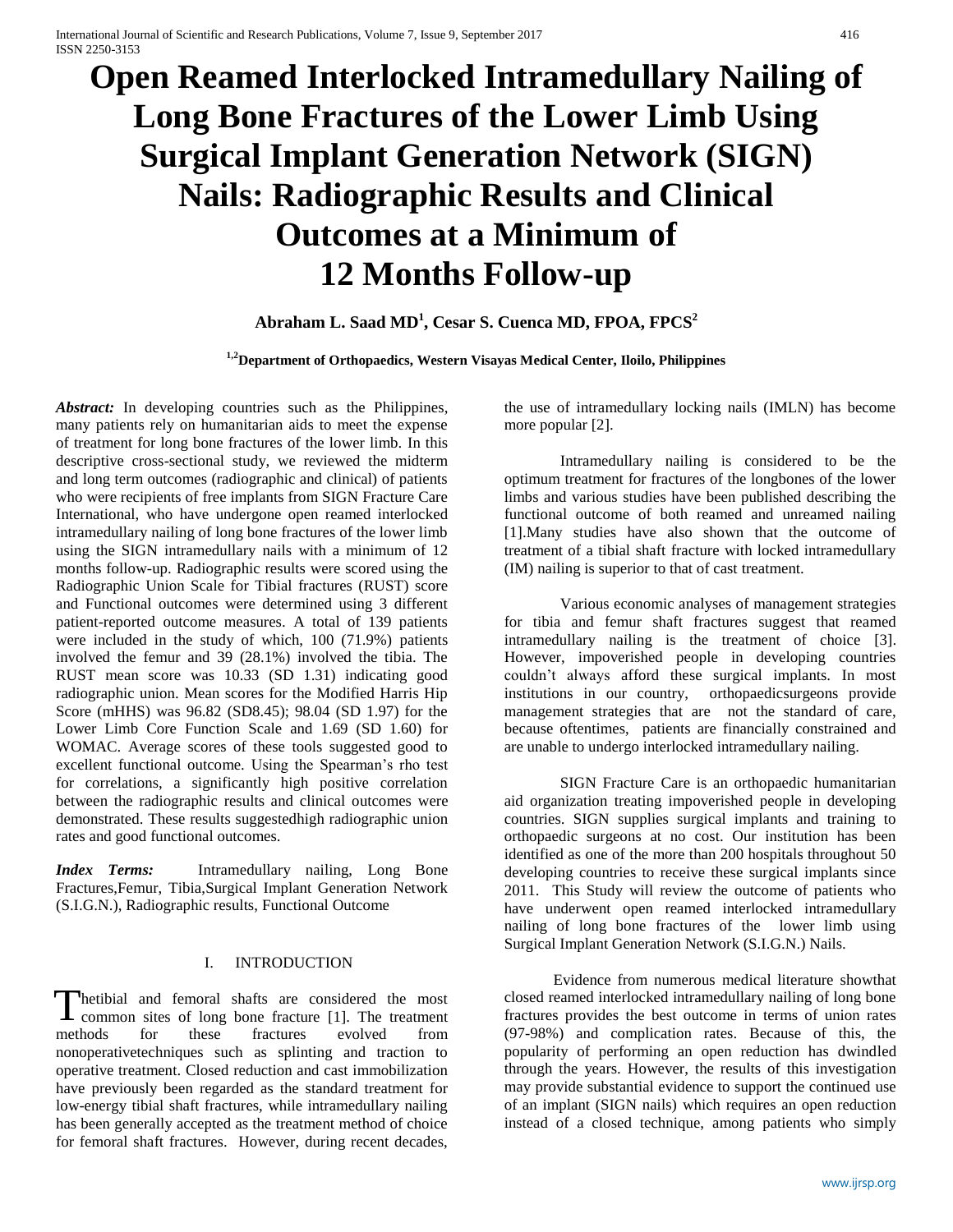International Journal of Scientific and Research Publications, Volume 7, Issue 9, September 2017 417 ISSN 2250-3153

could not afford to purchase what is considered the ideal implant of choice.

#### II. REVIEW OF LITERATURE

#### *A. Intramedullary nailing*

Orthopedics is a dynamic field of surgery, and in no area of orthopedic endeavor is this better seen than in the management of a fractured long bone such as the tibia and femur. It is undeniable that most fractures of the tibia will heal if treated by non-operative means. Basic concepts of bone healing would tell us that if immobilized long enough, all fractures will eventually heal [1].

It was a common orthopedic practice during the early 1930's that all major tibial fractures are treated with skeletal traction for 3 weeks, followed by a weight-bearing plaster cast until healing is complete. However, Watson-Jones and Coltart in 1943 did an investigation on causes of slow union of fractures on 804 fractures of the shafts of the tibia and femur which clearly showed that traction had a deleterious effect on the rate of union. In addition, many studies have compared cast management with the IM nailing of tibial shaft fractures, and functional outcome after IM nailing is better compared with cast treatment [5]. There were clearly more malunions and delayed unions with cast treatment than with IM nailing, and also patients' durations of sick leave were shorter after IM nailing [5]. Furthermore conservative treatment with long-leg casting has been shown to result in prolonged joint immobilization, restricted ambulation, and extended rehabilitation requirements to regain a preinjury level of function [6].

Decades of literature work has definitely changed our attitude in the management of long bone fractures. From conservative management, Orthopedic surgeons have been increasingly advocating surgical management for the treatment of tibial and femoral shaft fractures even at the beginning of the last century. Hey Groves (1992) introduced IM nailing of long bones, which was popularized by Kuntscher in the 1940s [4]. Intramedullary nailing has evolved since then to become the treatment of choice for the stabilization of tibial and femoral shaft fracture [4].

Intramedullary nailing is considered to be the optimum treatment for fractures of the long bones of the lower limbs and various studies have been published describing the functional outcome of both reamed and unreamed nailing.

Numerous complications have been defined including infection, compartment syndrome, deep-vein thrombosis, thermal necrosis of the bone with alteration of its endosteal architecture, failure of the metalwork and malunion and nonunion of the fracture [2]. One of the most common problems associated with tibial primarily, and retrograde femoral nailing secondarily, is chronic anterior knee pain [2]. Its incidence has been reported to be as high as 86%. It may be present even in patients who have an intact knee as with antegrade femoral nailing. Its aetiology is unclear, but a

multifactorial origin has been suggested [2]. These various complication can pose a serious handicap to the patient and consequently affecting his day-to-day activities and employment opportunities.

Various modifications in the technique of intramedullary nailing were developed to address the identified causes of these complications. In a study by Zirkle et.al.in 2009, he described the operative technique of tibia and femur nailing using the Surgical Implant Generation Network (S.I.G.N.) nail. He used hand reaming to avoid thermal necrosis of the bone with alteration of its endosteal architecture which is often afforded by the use of power reaming in the preparation of the intramedullary canal [21].

Various reports of SIGN success in trauma patients was related to the speed of surgery (no frequent C-arm imaging) and the use of hand reamers [21].Hand reaming is much safer than power reaming. Thermal necrosis is avoided by hand reaming, and the bone from the flutes of the reamer can be introduced into the fracture site [23].Furthermore, reaming allows a larger nail to be introduced. The interlocking screws can be inserted quickly using SIGN technique. A larger nail that has interlocking screws placed obviates the need for a second surgery and decreases the possibility of nonunion and infection [21]. These claims however are currently not reinforced by evidence as literature review on the long term functional outcome of patients who underwent SIGN surgery showed very scarce resources.

#### *B. Clinical assessment tools*

The Harris Hip Score HHS was developed for the assessment of the results of hip surgery, and is intended to evaluate various hip disabilities and methods of treatment in an adult population. The original version was published 1969 [7].The domains covered are pain, function, absence of deformity, and range of motion. There are 10 items. The score has a maximum of 100 points covering pain, function, absence of deformity, and range of motion. The HHS score gives a maximum of 100 points. Pain receives 44 points, function 47 points, range of motion 5 points, and deformity 4 points. The higher the HHS, the less dysfunction. A total score of  $\langle 70 \rangle$  is considered a poor result; 70–80 is considered fair, 80–90 is good, and 90–100 is an excellent result [7].

The WOMAC (Western Ontario and McMaster Universities) index is used to assess patients with osteoarthritis of the hip or knee using 24 parameters. It can be used to monitor the course of the disease or to determine the effectiveness of anti-rheumatic medications [12].It measures five items for [pain](https://en.wikipedia.org/wiki/Pain) (score range 0–20), two for stiffness (score range 0–8), and 17 for functional limitation (score range 0–68) (Quitanaet.al, 2006). The test-retest reliability of the WOMAC varies for the pain, stiffness, and function subscales. When used in clinical studies, the WOMAC pain and function subscales perform comparably or better than other tests in being responsive to change from experimental interventions, but this varies for the different subscales and types of intervention [14].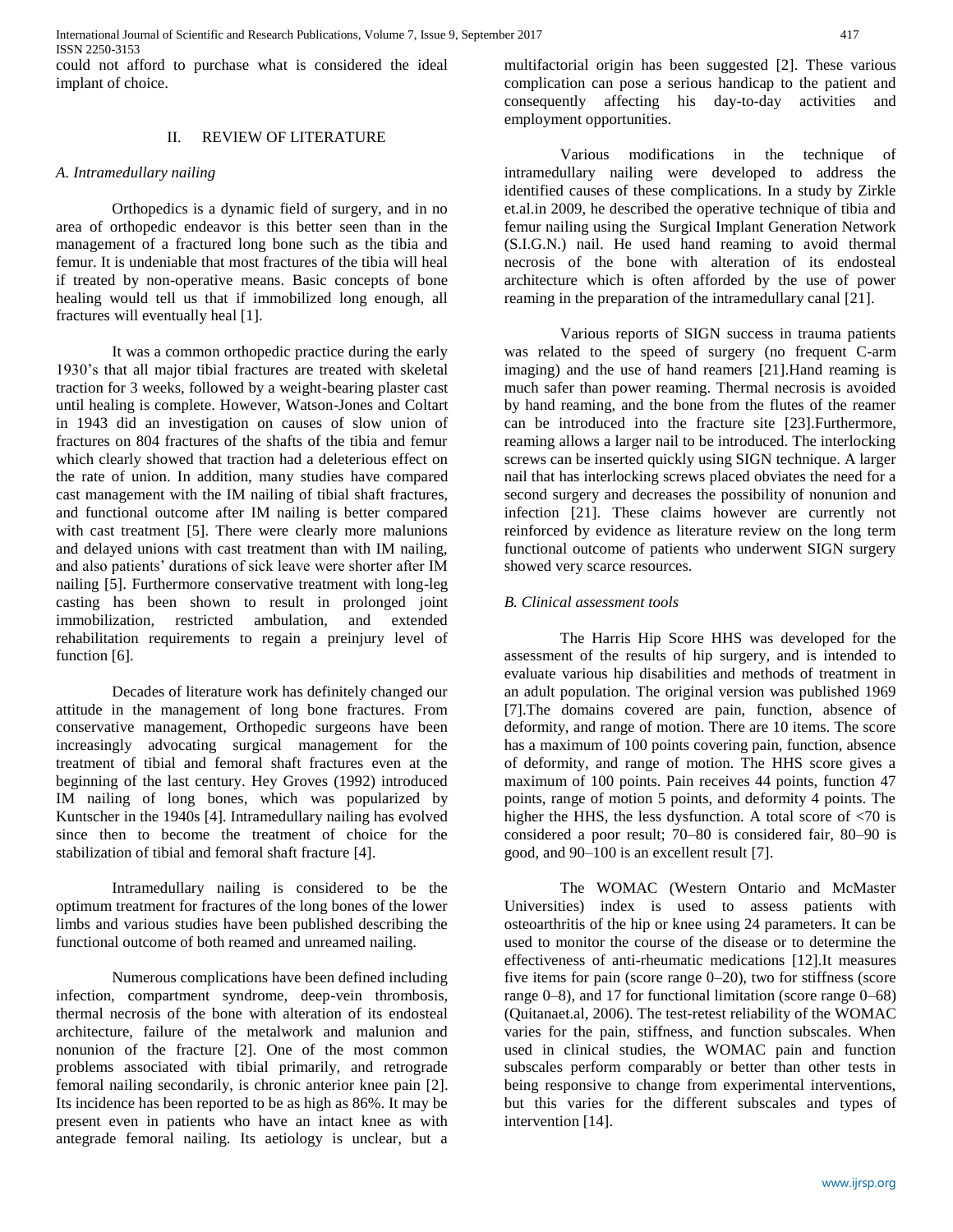The Lower Limb Instruments developed by The American Academy of Orthopaedic Surgeons (AAOS) was made through a process of literature review, consensusbuilding, and field-testing. It is an outcomes assessment instrument designed for the efficient collection of outcomes data from patients of all ages with musculoskeletal conditions in the lower extremity [17]. The Lower Limb Core Scale consists of seven items addressing pain, stiffness and swelling, and function, performed at an acceptable level. Comparative analysis of this scale was shown to be moderately to strongly correlated with other measures of pain and function, such as physician ratings, the SF-36, and the Western Ontario and McMaster Universities Osteoarthritis Index (WOMAC) [17].

The Radiographic Union Scale for Tibial fractures RUST is a novel radiographic assessment for tibial shaft fractures. This scoring system was developed since radiographic assessment of tibial fracture healing continues to pose significant challenges to both routine fracture care and clinical research [18].Orthopaedic surgeons fail to achieve sufficient agreement on fracture healing when using conventional radiographic measures such as their general impression or the number of cortices bridged by callus. Moreover, the extent to which radiographic assessment of healing corresponds to patient-important outcomes is largely unknown. In an attempt to improve the assessment of radiographic outcomes of patients with tibial shaft fractures, recent studies have explored this novel radiographic assessment tool [18].

In a study by Whelan et.al. (2010) they evaluated the newly developed Radiographic Union Score for Tibial fractures (RUST). In this investigation they reviewed 45 sets of tibial shaft fractures treated with intramedullary fixation. Seven orthopedic reviewers independently scored bony union using RUST. Intraclass correlation coefficients (ICC) with 95% confidence intervals (CI) measured agreement. Overall agreement was substantial (ICC, 0.86; 95% CI, 0.79-0.91). There was improved reliability among traumatologists and overall intraobserver reliability was also substantial (ICC, 0.88; 95% CI, 0.80-0.96) [19].

#### III. MATERIALS AND METHODS

This is a descriptive cross-sectional study designed to evaluate the radiographic results and clinical outcomes of patients who have undergone open reamed interlocked intramedullary nailing of long bone fractures of the lower limb using Surgical Implant Generation Network (S.I.G.N.) nails at a Level III Trauma Center after a minimum of 12months follow up.

#### *A. Study Population*

All patients admitted with fracture/s of the long bones of the lower extremities (Tibia and Femur) and have undergone Open Reamed Interlocked Intramedullary Nailing using Surgical Implant Generation Network (S.I.G.N.) Nails at this institutionwith a minimum of 12 months follow-up were included in this study.Patients werealso included if any of the following criteria are met: 1) age not less than 18 years old; 2) the medical records are retrievable from the SIGN Surgical Database; 3) the data are encoded by the institutions SIGN Program from March 2011 to December 2015; 4) a follow up at a minimum of 12 months from date of operation is done for evaluation of functional and radiographic outcomes.

A total of 139 patients wereemployed in this study based on the computed sample size for frequency in a population using the OpenEpi Version 3, Open source calculator--SSPropor. To avoid type I and type II error, a 95% confidence level was set for the sampling size. An exacting degree of significance level was employed (set at 0.05) since the outcome of this evaluation has important consequences. Below is the table showing the distribution of patients who have undergone the procedure being investigated from the year 2011 up to 2015.

**Table 1. Patients who have undergone Open Reamed Interlocked Intramedullary Nailing using Surgical Implant Generation Network (S.I.G.N.) Nails at a Level III Trauma Center from 2011-2015**

| Year         | <b>Census</b> |
|--------------|---------------|
| 2011         | 47            |
| 2012         | 70            |
| 2013         | 84            |
| 2014         | 73            |
| 2015         | 39            |
| <b>TOTAL</b> | 313           |

# *B. Description of the Study Procedure*

Records of patients with long bone fractures of the lower limb that have undergone open reamed interlocked intramedullary using Surgical Implant Generation Network (S.I.G.N.) nails at this institution performed during the period of March 2011 to December 2015 were reviewed in this study.

Demographic profile of patients who satisfied the inclusion criteria were gathered and analyzed. Patients' fractures were classified according to whether Close or Open. Open fractures were further classified using the Gustilo-Anderson Classification system for open fractures. Depending on the fracture type, single, double or triple antibiotic therapies (cefazolin, gentamycin, penicillin G) applied in subjects with open fractures was classified accordingly as listed. Distribution of fracture types according to the classification systems was also analyzed.

A common post-operative protocol was employed among patients with long bone fractures of the lower limb who have undergone open reamed interlocked intramedullary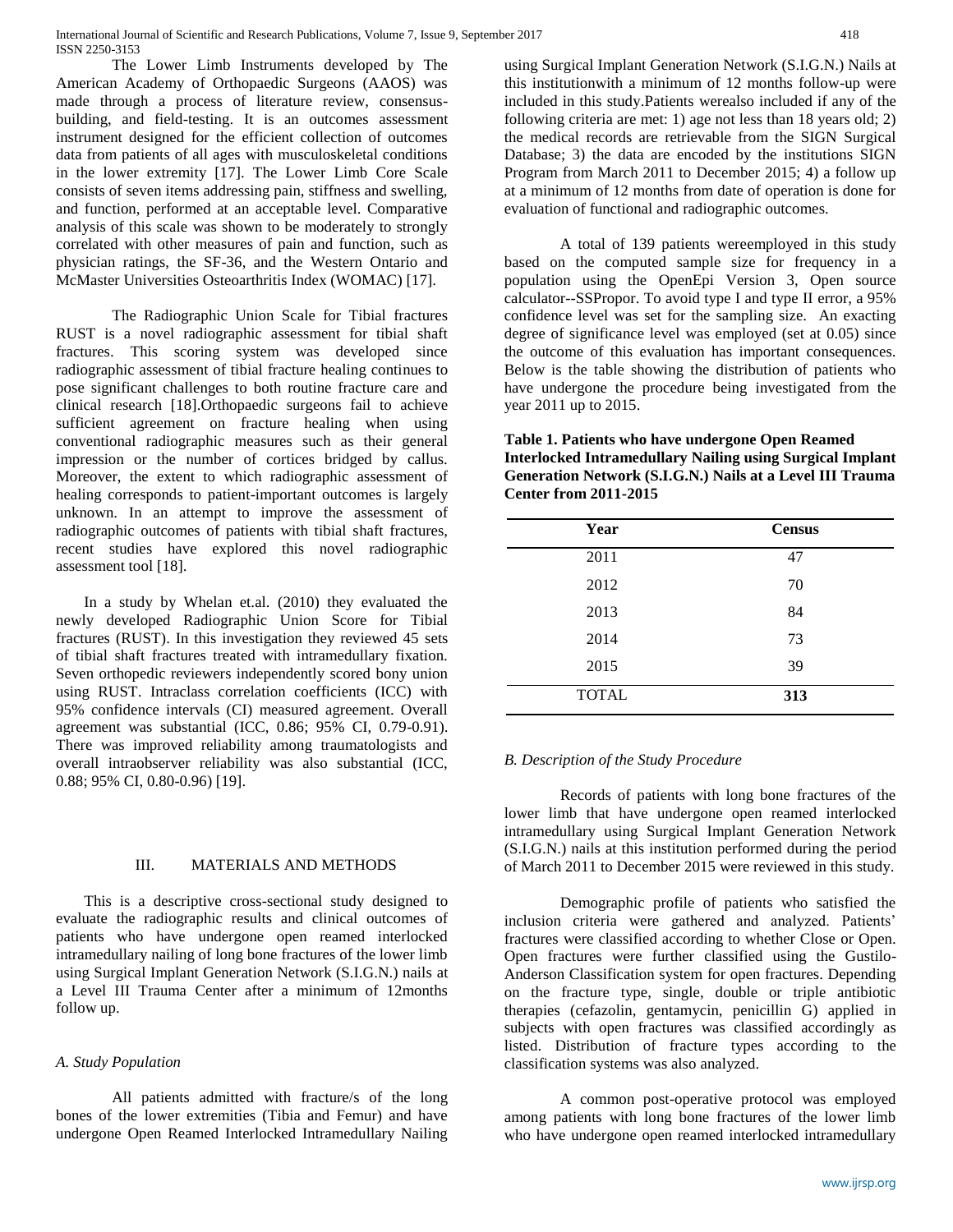International Journal of Scientific and Research Publications, Volume 7, Issue 9, September 2017 419 ISSN 2250-3153

using Surgical Implant Generation Network (S.I.G.N.) nails. On the first postoperative day, patients began knee and hip exercises. Patients treated with static interlocked intramedullary nailing were allowed immediate partial to full weight-bearing. Follow up were done at 2weeks, 1month, 3months, 6months and annually thereafter post-operatively. Radiographs were taken on each clinic visit and details of the follow up were encoded at the SIGN surgical database.

Patients who have met the criteria for a minimum of 12 months post-operative follow up were then included in the assessment of radiographic and functional outcomes after having undergone the procedure being investigated. These patients were given various validated questionnaires to be answered during the recent post-operative follow-up. The following validated functional outcome questionnaires were used in this study:

- a. Modified Harris Hip Score (mHHS)
- b. American Academy of Orthopaedic Surgeons (AAOS) lower limb core function score
- c. Western Ontario and McMaster Universities Osteoarthritis Index (WOMAC)

The Modified Harris Hip score is a patient-report, 7 item version of the Harris Hip Score. It consists of all HHS items except those on hip range of motion and deformity. It covers two domains, pain and function. The pain scale consists of seven descriptions of pain ranging from "none or ignores it," to "totally disabled, crippled, pain in bed, bedridden." A numerical value is assigned to each statement and the patient receives a score based on the statement chosen. Scores range from zero to 44. The higher the score, the less subjective pain the patient feels. A score of 44 is assigned if the patient indicates pain is absent, moderate but tolerable pain receives a score of 20 and disabling pain receives a score of zero.

The function domain includes a number of scales with corresponding number of items for which scores are assigned according to the response reported by the patient. A higher score is better. The different scales assessed in the function domain include Functional Activities (Shoes/socks scale, Stairs scale, Sitting scale and Public transportation scale) and Gait (Limp scale, Support scale, and Distance walked scale).

The American Academy of Orthopaedic Surgeons (AAOS) lower limb core function score is a downloaded Microsoft Excel program. The patient answers on the questionnaires which are then encoded on the program with subsequent generation of the standardized and normative scores for each sample population. The treatment outcome represents the standardized score, and the degree of functional outcome with reference to the general population represents the normative score. Higher standardized scores (on a scale of 100) indicate better outcomes and with a mean Normative Score 50. Thus, a patient scoring above 50 on a particular scale is above the general population's average, while a patient scoring below 50 on a scale is below the general healthy population's norm.

The Lower Limb Core Scale questionnaire consists of seven questions. The answer for each questions are rescaled to derive the mean score, from which standardized scores and normative scores are computed, and subsequently compared to the standardized and normative scores of the general population assessing the functional outcome of the operative intervention to the involved lower limb of the patients.

The Western Ontario and McMaster Universities Osteoarthritis Index (WOMAC) measure clinically-significant, patient-relevant symptoms in pain, stiffness, and physical function in patients with osteoarthritis (OA) of the hip and/or knee following intervention. The questionnaire consists of 24 items with 3 subscales: pain (5 items), stiffness (2 items), and physical function (17 items). It uses descriptive adjectives: none, mild, moderate, severe, and extreme, which are translated to a numerical, ordinal scale (0-4). The pain, stiffness, and physical function subscales are summed to a maximum score of 20, 8, and 68, respectively. A global score is most commonly calculated by adding the 3 subscale scores and is reported as a percentage from the highest possible score of 96. Lower scores indicate lower levels of dysfunction.

Radiographs of patients on each follow up were collected and encoded in the SIGN surgical database. Radiographs at 12 months follow-up and beyond were scored using the RUST score. Table 2 shows the factors assessed and the corresponding scores for the RUST score.

| <b>Cortex</b>    | <b>Fracture</b><br>line<br>visible, no<br>callus<br>$Score = 1$ | <b>Visible</b><br>fracture<br>line and<br>callus<br>$Score = 2$ | No<br>fracture<br>line<br>visible<br>callus<br>$Score = 3$ | Total<br>score<br>Min: 4<br><b>Max: 12</b> |
|------------------|-----------------------------------------------------------------|-----------------------------------------------------------------|------------------------------------------------------------|--------------------------------------------|
| Anterior         |                                                                 |                                                                 |                                                            |                                            |
| <b>Posterior</b> |                                                                 |                                                                 |                                                            |                                            |
| Lateral          |                                                                 |                                                                 |                                                            |                                            |
| <b>Medial</b>    |                                                                 |                                                                 |                                                            |                                            |

**Table 2. Radiographic Union Scale for Tibial fractures**

The RUST score assesses the presence of bridging callus and that of a fracture line on each of 4 cortices seen on 2 orthogonal radiographic views (medial and lateral cortices on the anteroposterior X-ray, anterior and posterior cortices on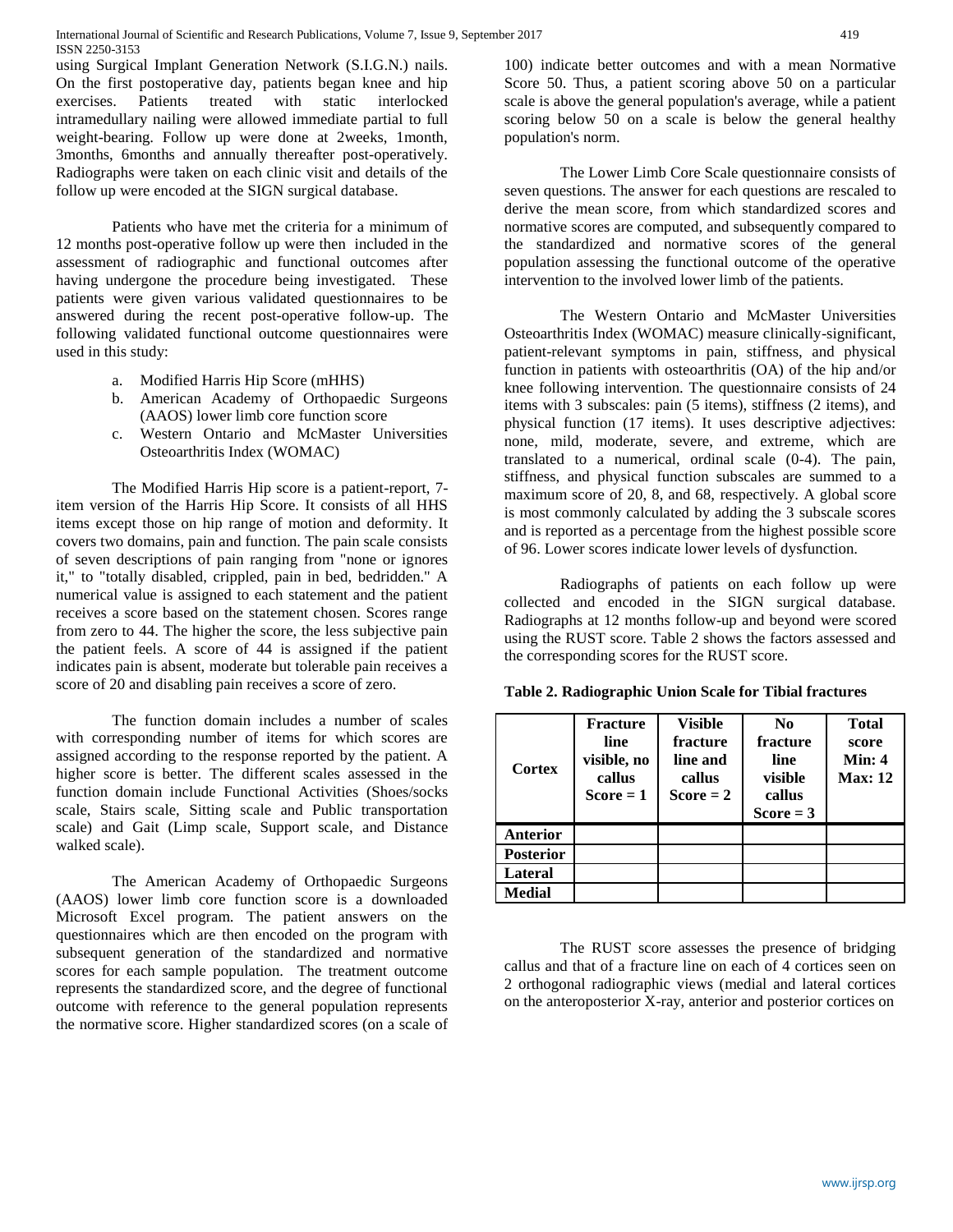

*Figure1. Anteroposterior and lateral views of the right Tibia-fibula of a SIGN patient at 34th month post-operative follow-up showing the scoring of Radiographic Union Scale for Tibia Fractures of 11.*

the lateral X-ray). Each cortex receives a score of one point if it is deemed to have a fracture line with no callus, two points if there is callus present but a fracture line is still visible, and three points if there is bridging callus with no evidence of a fracture line.The individual cortical scores are added to give a total for the set of films with 4 being the minimum score indicating that the fracture is definitely not healed and 12 being the maximum score indicating that the fracture is definitely healed. Radiographic fracture union was defined when bony callus was evident on at least 3 cortices in standard AP and Lateral views and with RUST score  $\geq$  7.

#### *C. Data Processing and Analysis*

Baseline demographic profile wasdescribed using frequency count distribution. Clinical variables being investigated were detailed using frequency count distribution and measures of central tendency.To determine the correlation between radiographic and clinical outcomes, the Spearman's rho test for nonparametric correlations was used.Differences between groups were considered significant if the probability of chance occurrence was  $\leq 0.05$ .

#### *D. Ethical Consideration*

This study utilized an informed consent form to be filled up by patient and/or responsible representatives prior to enrollment of the patient to the study. A letter of permission addressed to the Hospital Director thru the hospital's Institutional Review Board was sent prior to commencement of the investigative period.The identity of patients was kept strictly confidential and no information revealing the identity of any individual was included in the final report.

## IV. RESULTS

From the 313 total number of long bone fractures of the lower limb who have undergone open reamed interlocked intramedullary using Surgical Implant Generation Network (S.I.G.N.) nails and have met the inclusion criteria, we computed the necessary sample size for frequency in the population and a total of 139 (44.41%) was subsequently enrolled in this study. Records of these patients were then retrieved from the SIGN surgical database. Of the 139 patients, 100 (71.9%) involved the femur and 39 (28.1%) involved the tibia. Among the patients included in the study, 115 (82.7%) were males and 24(17.3%) were females with mean age of 41 years (range 18 to 64years). Most of the patients were closed fractures with 114 (82.0%) cases of the sample and 25 (18.0%) cases were open fractures. (Table.3)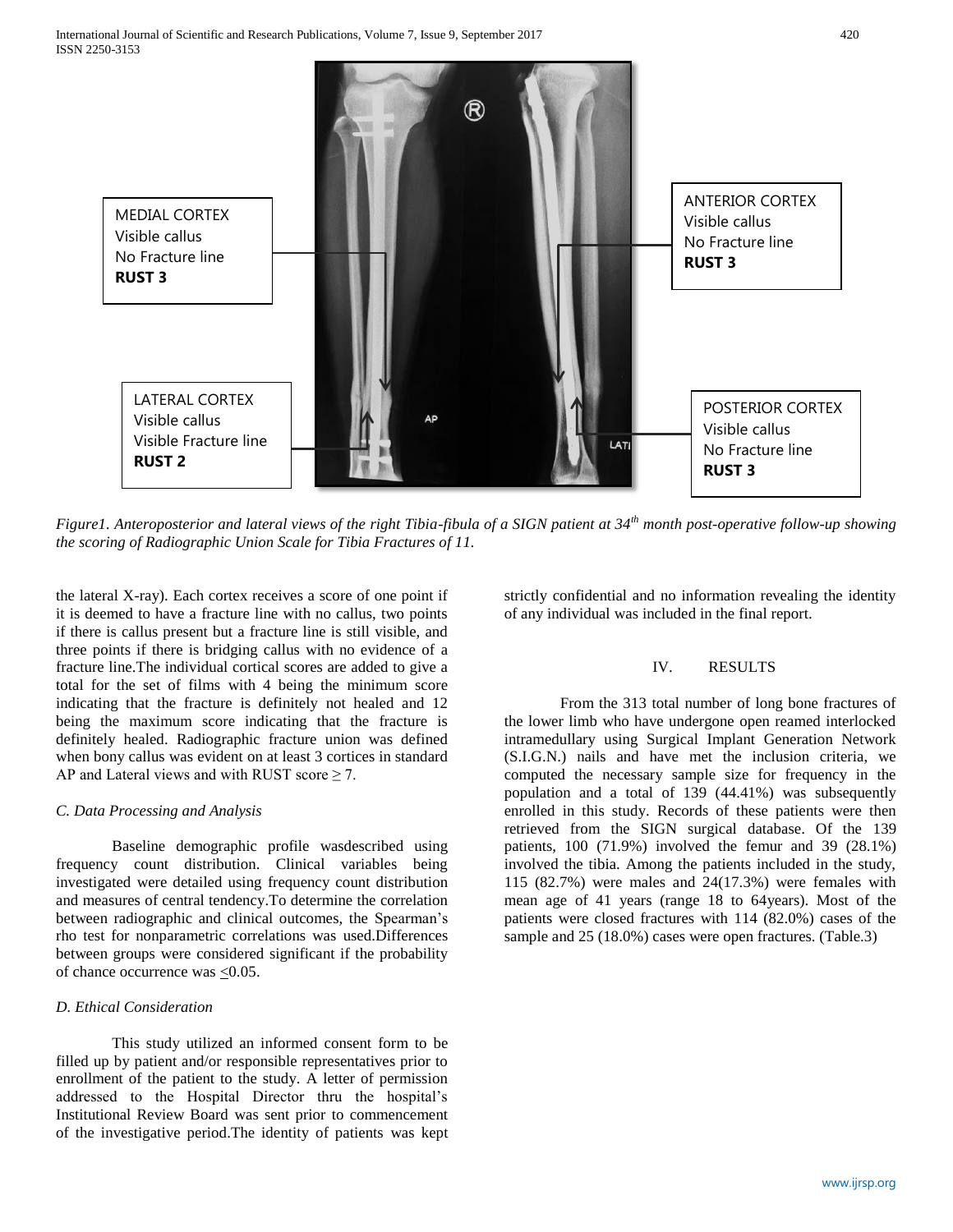International Journal of Scientific and Research Publications, Volume 7, Issue 9, September 2017 421 ISSN 2250-3153

**Table 3. Demographic profile of patients with long bone fractures of the lower limb who have undergone open reamed interlocked intramedullary using Surgical Implant Generation Network (S.I.G.N.) nails performed at a Level III Trauma Center during the period of March 2011 to December 2015**

|                    | Number of       | % from total |
|--------------------|-----------------|--------------|
|                    | <b>Patients</b> | number of    |
|                    | $(N=139)$       | patients     |
| <b>SEX</b>         |                 |              |
| <b>MALE</b>        | 115             | 82.7         |
| <b>FEMALE</b>      | 24              | 17.3         |
| AGE (years)        |                 |              |
| < 21               | 17              | 12.2         |
| $21 - 30$          | 82              | 59.0         |
| $31 - 40$          | 18              | 12.9         |
| $41 - 50$          | 13              | 9.4          |
| > 50               | 9               | 6.5          |
| Type of Long Bones |                 |              |
| Femur              | 100             | 71.9         |
| Tibia              | 39              | 28.1         |
| Type of Fracture   |                 |              |
| <b>Close</b>       | 114             | 82.0         |
| Open               | 25              | 18.0         |
|                    |                 |              |

The identified cases of open fractures were further classified using the Gustilo-Anderson classification system. There were  $6$  (4.3%) cases classified as Type I,  $8(5.8\%)$  cases each under Type II and Type IIIA open fractures while 3(2.2%) cases were classified as Type IIIB open fractures. (Table.4)

**Table 4. Distribution of open fractures according to Gustilo-Anderson Classification**

| Gustilo-Anderson<br>Classification of<br><b>Open Fractures</b> | Number of<br>Patients ( $N = 139$ ) | % from total<br>number of<br>patients |
|----------------------------------------------------------------|-------------------------------------|---------------------------------------|
|                                                                | 6                                   | 4.3                                   |
| п                                                              |                                     | 5.8                                   |
| ШA                                                             |                                     | 5.8                                   |
| <b>THB</b>                                                     | 3                                   | 2.2                                   |
| <b>THC</b>                                                     |                                     |                                       |

The average follow-up period for the sample population was at 40 months post-operatively with a range of 12 months (minimum requirement for determining the midterm to long term functional outcome) up to 68 months. Out of the 139 patients included in the study, all had good radiographic union with Radiographic Union Scale for Tibial fractures (RUST) mean score of 10.33 (SD 1.31) with a range of 8-12 RUST score. One hundred patients (71.9%) had RUST scores of 10-12 denoting that radiographic reviews showed no fracture line and with visible callus on at least three or all four cortices. Thirty-nine patients (28.1%) had scores ranging from 7-9 using the parameters - visible callus and presence of fracture line, while none were reported with RUST score of 4- 6 which would indicate that no fracture healing occurred post operatively. (Table 5)

|              |  | Table 5. Distribution of Radiographic Union Score for |
|--------------|--|-------------------------------------------------------|
| Tibia (RUST) |  |                                                       |

| <b>RUST</b>                      | Number of<br>Patients (N=<br>139) | % from total<br>number of<br>patients |
|----------------------------------|-----------------------------------|---------------------------------------|
| $4 - 6$<br>(fracture not healed) | $\Omega$                          |                                       |
| 7-9<br>(w/ fracture healing)     | 39                                | 28.1                                  |
| $10 - 12$<br>(fracture healed)   | 100                               | 71.9                                  |

Mean score for the Modified Harris Hip Score (mHHS) was 96.82 (SD 8.45). Distribution of Modified Harris Hip Scores for patients who underwent the procedure being reviewed in this study revealed good to excellent functional outcome with 135 (97.1%) getting mHHS scores of 91-100. (Table 6)

#### **Table 6. Distribution of Modified Harris Hip Scores (mHHS)**

| <b>Harris Hip Score</b> | Number of<br>Patients $(N=139)$ | % from total<br>number of<br>patients |
|-------------------------|---------------------------------|---------------------------------------|
| $< 70$ (Poor)           |                                 |                                       |
| <b>70-80 (Fair)</b>     | $\mathbf{0}$                    | $\left($                              |
| 81-90 (Good)            | 4                               | 2.9                                   |
| 91-100 (Excellent)      | 135                             | 97.1                                  |

The mean standardized score for the Lower Limb Core Scale was 98.04 (SD 1.97). All 139 patients included in the study had a Lower Limb Core Scale which was above the normal population's average set at 50 indicating a good clinical outcome. (Table 7 )

## **Table 7. American Academy of Orthopaedic Surgeons (AAOS) lower limb core function scores**

| <b>Lower Limb</b><br><b>Core Function</b><br>Score | Number of<br>Patients $(N=139)$ | % from total<br>number of<br>patients |
|----------------------------------------------------|---------------------------------|---------------------------------------|
| $0 - 50$                                           |                                 |                                       |
| 51-100                                             | 139                             | 100                                   |
| ٠                                                  |                                 |                                       |

The mean WOMAC global score was 1.69 (SD 1.60). The distribution of WOMAC global scores of patients as shown in the table below, revealed all 139 patients having WOMAC scores below 50. Lower scores in WOMAC indicates better outcome in terms of pain, stiffness and function subscales. (Table 8)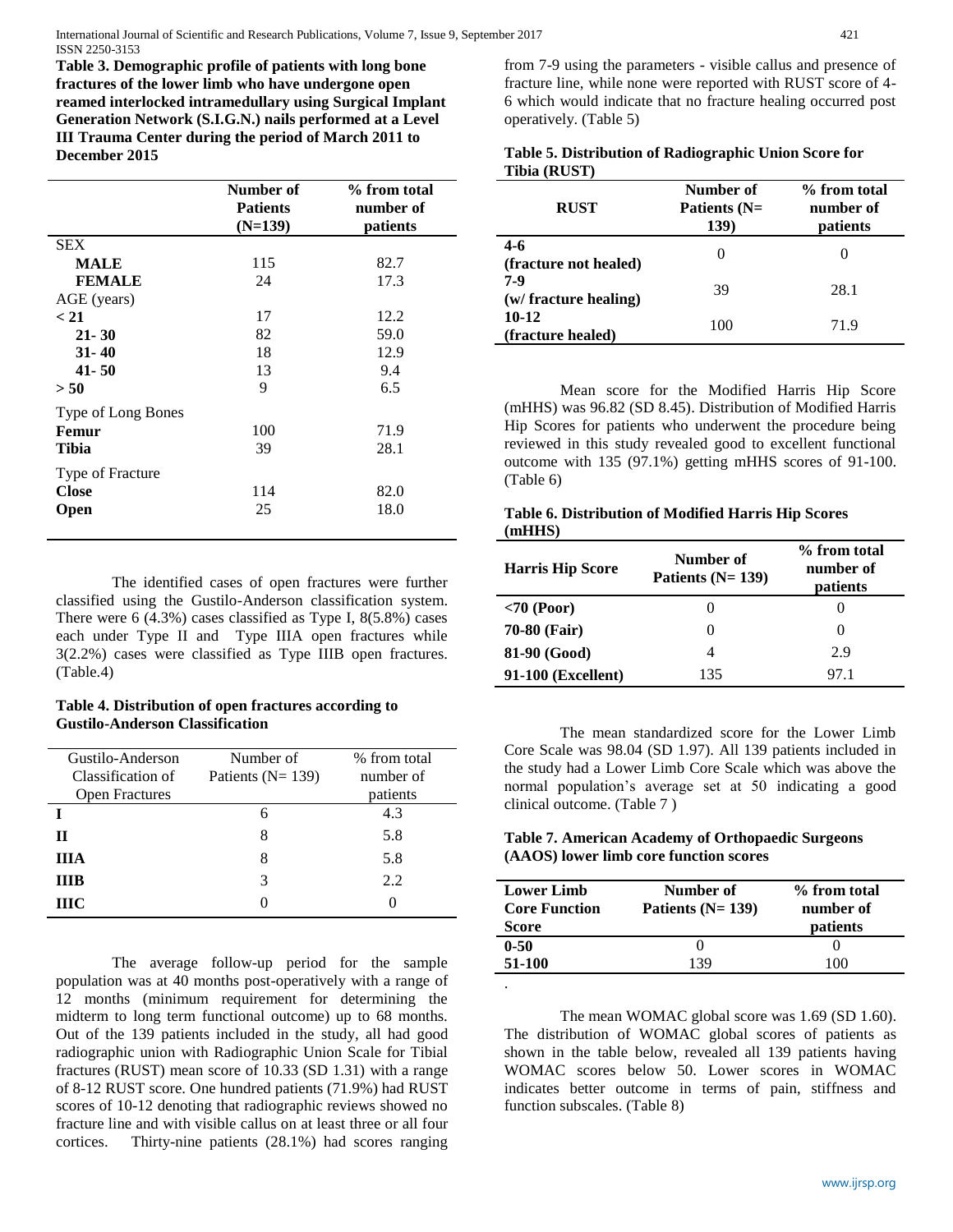International Journal of Scientific and Research Publications, Volume 7, Issue 9, September 2017 422 ISSN 2250-3153

**Table 8. Western Ontario and McMaster Universities Osteoarthritis Index (WOMAC) mean scores for subscales (N=139)**

| <b>WOMAC Score</b> | Number of<br>Patients $(N=139)$ | % from total<br>number of<br>patients |
|--------------------|---------------------------------|---------------------------------------|
| $0 - 50$           | 139                             | 100                                   |
| 51-100             |                                 |                                       |

The results of the radiographic assessments for all patients included in this study were correlated against the results of the three self-report assessment tools used to describe the clinical outcome. The succeeding tables below show the cross tabulation of clinical and radiographic scores. Of the 100 (71.9%) patients who had a RUST score of 10-12, all demonstrated an AAOS LLC standardized score above 50 and a WOMAC global score of below 50. However, only 99 of the 100 patients with RUST score of 10-12 reported excellent scores (91-100) formHHS. (Table 9,10 and 11)

**Table 9. Cross-analysis of RUST Scores with mHHS**

| <b>RUST</b>                        |           | mHHS Modified Harris Hip Score |                 |                 |                       |
|------------------------------------|-----------|--------------------------------|-----------------|-----------------|-----------------------|
|                                    |           | $\langle 70$<br>(Poor)         | 70-80<br>(Fair) | 81-90<br>(Good) | 91-100<br>(Excellent) |
|                                    | $4-6$     | $\Omega$                       | $\mathbf{0}$    |                 |                       |
| Radiographic<br><b>Union Score</b> | $7-9$     | $\Omega$                       | 0               | 3               | 36                    |
| for Tibia                          | 10-<br>12 | 0                              |                 |                 | 99                    |

| Table 10. Cross-analysis of RUST Scores with AAOS |
|---------------------------------------------------|
| <b>Lower Limb Core Function Score</b>             |

| <b>RUST</b>                        |         | <b>American Academy of</b><br><b>Orthopaedic Surgeons (AAOS)</b><br><b>Lower Limb Core function</b> |        |  |
|------------------------------------|---------|-----------------------------------------------------------------------------------------------------|--------|--|
|                                    |         | $0-50$                                                                                              | 51-100 |  |
|                                    | $4-6$   |                                                                                                     |        |  |
| Radiographic<br><b>Union Score</b> | 7-9     |                                                                                                     | 39     |  |
| for Tibia                          | $10-12$ |                                                                                                     | 100    |  |

**Table 11. Cross-analysis of RUST Scores with WOMAC Score**

**RUST Western Ontario and McMaster** 

|                                 |         | <b>Universities Osteoarthritis Index</b><br>(WOMAC) |        |
|---------------------------------|---------|-----------------------------------------------------|--------|
|                                 |         | $0 - 50$                                            | 51-100 |
| Radiographic                    | $4-6$   |                                                     |        |
| <b>Union Score</b><br>for Tibia | 7-9     | 39                                                  |        |
|                                 | $10-12$ | 100                                                 |        |

Using the Spearman's rho test for correlations, the radiographic results and clinical outcome of patients who have undergone open reamed interlocked intramedullary nailing of long bone fractures of the lower limb using Surgical Implant Generation Network SIGN nails were determined accordingly. The results showed that there is a significantly high positive correlation between the radiographic results and clinical outcome as represented on the table below. (Table 12)

**Table 12.Correlation between the radiographic results and clinical outcome of patients who have undergone open reamed interlocked intramedullary nailing of long bone fractures of the lower limb using Surgical Implant Generation Network SIGN nails**

|                                | <b>RUST</b> |
|--------------------------------|-------------|
| <b>Correlation Coefficient</b> | **<br>.841  |
| $Sig. (2-tailed)$              | .000        |
| N                              | 139         |
| <b>Correlation Coefficient</b> | .809        |
| Sig. (2-tailed)                | .000        |
| N                              | 139         |
| <b>Correlation Coefficient</b> | .856        |
| $Sig. (2-tailed)$              | .000        |
| N                              | 139         |
|                                |             |

Significant positive relationship was observed between the results of Radiographic union score for tibia Fractures (RUST) and Modified Harris Hip Score (mHHS) (*r*=.841, *p*<.01), Radiographic union score for tibia Fractures (RUST) and American Academy of Orthopaedic Surgeons (AAOS) lower limb core function score (*r*=.809, *p*<.01), and Radiographic union score for tibia Fractures (RUST) and Western Ontario and McMaster Universities Osteoarthritis Index (WOMAC) (*r*=.856, *p*<.01).

#### V. DISCUSSION

The primary goal in the management of long bone fractures of the lower limb is to achieve union in order to enable weight-bearing in the early postoperative period. Also achieving the normal length and alignment of the bone and providing functional movement angle to the knee and hip are of utmost importance [19]. The requirements of an ideal union have been incorporated in the development of various techniques of osteosynthesis. These would include providing mechanical stability, avoiding any separation among the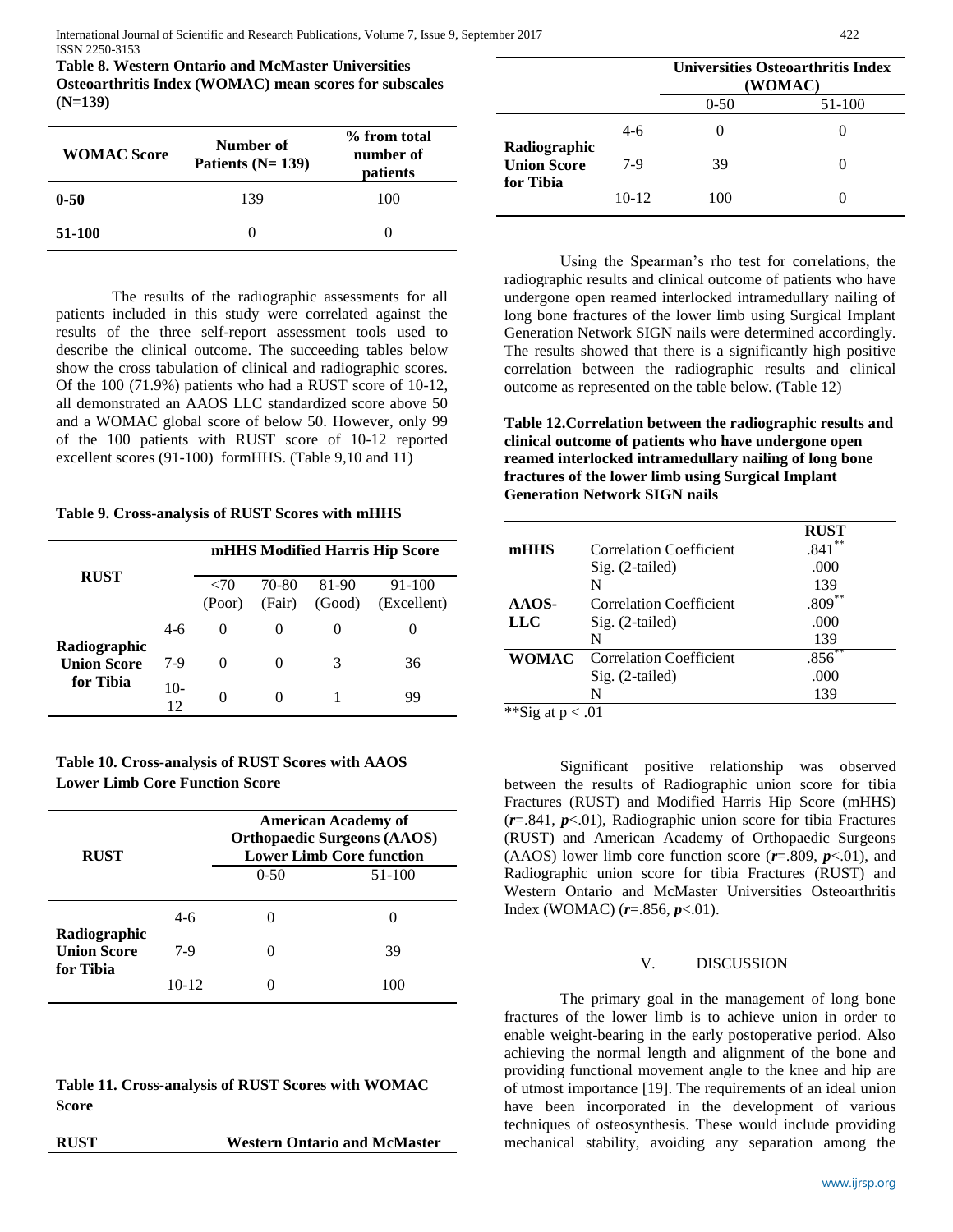fractured parts, reformation of the endosteal vascular continuity, maintenance of the integrity of the periosteal tissue and allowing a certain stress on the fracture line. With these principles in mind, we are able to make correct decisions as to what treatment modality is best suited for a fracture, particularly that of the lower extremity.

Intramedullary nailing osteosynthesis has evolved since it was introduced in the 1940's. An advantage of this technique is that it affords correct alignment of fracture fragments providing a stable fixation while allowing functional weightbearing. It also doesn't limit the movements of the adjacent joints and thus enables early weightbearing [5].

In our institution, open reamed interlocked intramedullary nailing has been in the forefront of our armamentarium in the management of long bone fractures of the lower extremities. With the commencement of the SIGN Fracture Care International Program in our institution on March 2011, we have afforded this treatment modality to the most impoverished of patients, those who could barely find the money for any form of internal fixation for their fractures. Although the gold standard for treatment of femur and tibia shaft fractures is closed intramedullary nailing, performing an open reamed interlocked intramedullary nailing to these patients is still suitable.

In this study, we reviewed the long term radiographic results and functional outcomes of our patients who were recipients of the free implants from the SIGN Fracture Care International Program. Using the RUST scale, we have reported good union rates accounting for all 139 patients included in the sample population, with rust scores ranging from 8 to 12. The good union rate may be attributed to a feature of this technique which uses hand reaming for the preparation of the intramedullary canal. By doing so, we are able to preserve the endosteal vascular continuity thus promoting union and subsequently avoiding the complications which are often times afforded by power reaming [20].

There have been a limited number of studies about evaluating the functional outcomes after treatment of diaphyseal femur and tibia fractures. In our study, multiple outcome measures including Modified Harris Hip Score (mHHS), American Academy of Orthopaedic Surgeons (AAOS) lower limb core function score, and Western Ontario and McMaster Universities Osteoarthritis Index (WOMAC) were utilized. Average scores of these instruments suggested very good or good functional results.

Following locked intramedullary nailing; deep infection or osteomyelitis prevalence has been reported as less than 1% in literature [20]. Even though treated with open reduction, none of the patients in our study showed deep infection or osteomyelitis. Even those who were treated after an open fracture (18.0%) did not develop such complications as none were apparent on the results of the functional outcome assessment tools employed in this study.

In literature, it is reported that early IM nailing osteosynthesis can be performed in Gustilo type I, II and IIIA open fractures which are debrided and irrigated in the first 8 hours following trauma [22]. In our study, although we failed to define the average interval from trauma to operation for open fractures we acknowledged that the major factor causing the extension of this period was the financial or bureaucratic procedures for the material supply. This problem was amply addressed by the provision of intramedullary nails from the SIGN Fracture Care International Program, thus allowing early IM nailing and consequently contributing for the low account of infection and other complications.

#### VI. CONCLUSIONS

Results of our study show that open reamed interlocked intramedullary nailing osteosynthesis using Surgical Implant Generation Network (S.I.G.N.) nails may be a treatment of choice for long bone fractures of the lower limb in adults owing to its high union rates, low complication risks and good functional results.

Furthermore, the use of Radiographic Union Score for Tibia (RUST) in the assessment of radiographic results is reliable and correlates well with the clinical outcomes as reported using the three validated, patient-reported outcome measures specifically the Modified Harris Hip Score (mHHS), American Academy of Orthopaedic Surgeons (AAOS) Lower Limb Core Function Score, and Western Ontario and McMaster Universities Osteoarthritis Index (WOMAC).

#### ACKNOWLEDGEMENT

The cases reported in this research were supported by a grant from a third party company, the Surgical Implant Generation Network (SIGN) Fracture Care International, a humanitarian-aid organization from Washington, U.S.A

The principal author of this study however, has not received or will not be receiving benefits for personal or professional use from SIGN Fracture Care International. Although it has been declared that the company is associated to the subject of the research paper, the research findings included in this study may not necessarily be related to the commercial interests of SIGN Fracture Care International.

The terms of this arrangement have been reviewed and approved by the Institution's Ethics Review Committee, in accordance with its policy on objectivity in research.

#### REFERENCES